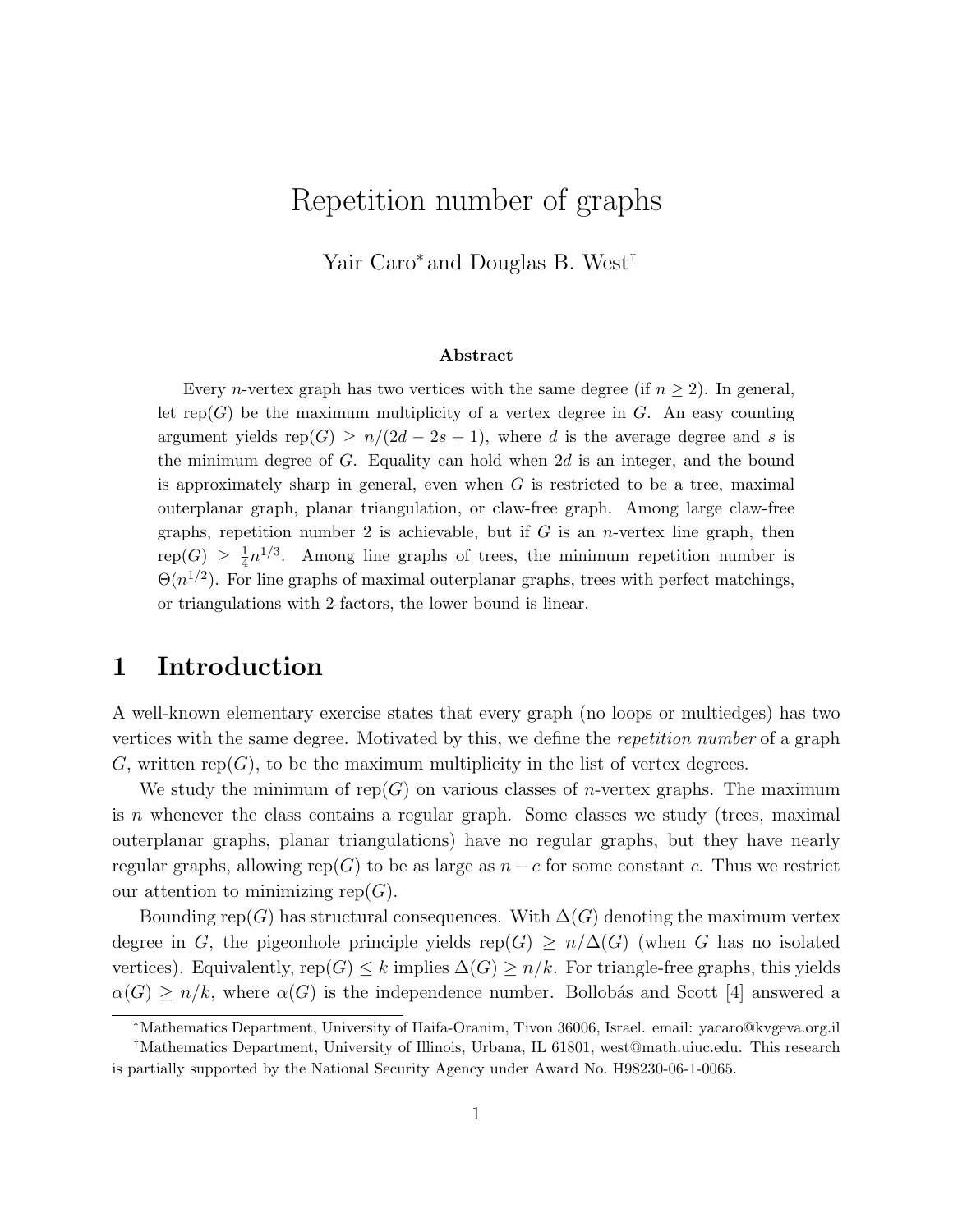question of Erdős by proving that this lower bound is asympotically sharp: for  $k \geq 2$ , there is a triangle-free *n*-vertex graph G such that  $rep(G) \leq k$  and  $\alpha(G) = (1 + o(1))n/k$ .

Another phrasing of the lower bound  $\alpha(G) \geq n/k$  is that there is no sequence of trianglefree graphs (with  $G_n$  having n vertices) such that  $rep(G_n) \leq k$  and the independence number of  $G_n$  is  $o(n)$ . However, Bollobás [3] showed that among  $K_4$ -free graphs with repetition number at most 5, there is a sequence with independence number  $o(n)$ .

The structural consequences of making  $rep(G)$  small motivate studying lower bounds on rep(G). By a simple counting argument, we show that rep(G)  $\geq n/(2d - 2s + 1)$  when G has n vertices, average degree d, and minimum degree s. We prove that this is sharp in general by proving that certain degree lists are graphic. By explicit constructions, the bound remains sharp for trees, maximal outerplanar graphs, planar triangulations with specified minimum degree, and certain claw-free graphs.

For line graphs, the lower bound can be improved, though the growth rate of the minimum of rep(G) over *n*-vertex line graphs remains unknown. We prove a lower bound of  $\frac{1}{4}n^{1/3}$  and 4 conjecture that the truth is  $\Theta(n^{1/2})$ . For line graphs of trees, the minimum is  $\Theta(n^{1/2})$ . For several other classes of line graphs, we show that the repetition number is linear in the number of vertices, but the optimal coefficients are unknown.

### 2 General *n*-vertex graphs

We consider graphs having n vertices, average degree  $d$ , and minimum degree  $s$ . The pigeonhole principle immediately yields  $rep(G) \geq n/(\Delta(G) - s + 1)$ . More careful counting yields a more useful lower bound.

**Lemma 2.1** If G is an n-vertex graph with average degree d and minimum degree s, then  $rep(G) \geq \lceil n/(2d - 2s + 1) \rceil$ .

**Proof.** Let  $r = \text{rep}(G)$ , and define a and b by  $n = ra + b$  with  $1 \leq b \leq r$ . We obtain a lower bound on the degree-sum  $dn$ . The r smallest terms in the degree list sum to at least rs. The r next smallest terms sum to at least  $r(s+1)$ . Continuing this argument shows that the degree-sum is at least the sum of r copies of each value from s through  $s + a - 1$ , plus b copies of  $s + a$ . Summing these lower bounds yields  $dn \geq ra(2s + a - 1)/2 + b(s + a)$ . Since

$$
ra\frac{2s+a-1}{2} + b(s+a) = ns + \frac{n}{2}(a-1) + b\frac{a+1}{2} = ns + \frac{n}{2}\left(\frac{n}{r} - 1\right) + \frac{b(r-b)}{2r},
$$

we obtain  $dn \ge ns + (n/2)(n/r - 1)$ , which simplifies to  $r \ge n/(2d - 2s + 1)$ .

Before discussing the sharpness of Lemma 2.1 in general, we provide some explicit constructions for sharpness. The kth power of a graph G is the graph  $G^k$  with vertex set  $V(G)$ in which vertices are adjacent if the distance between them in  $G$  is at most  $k$ .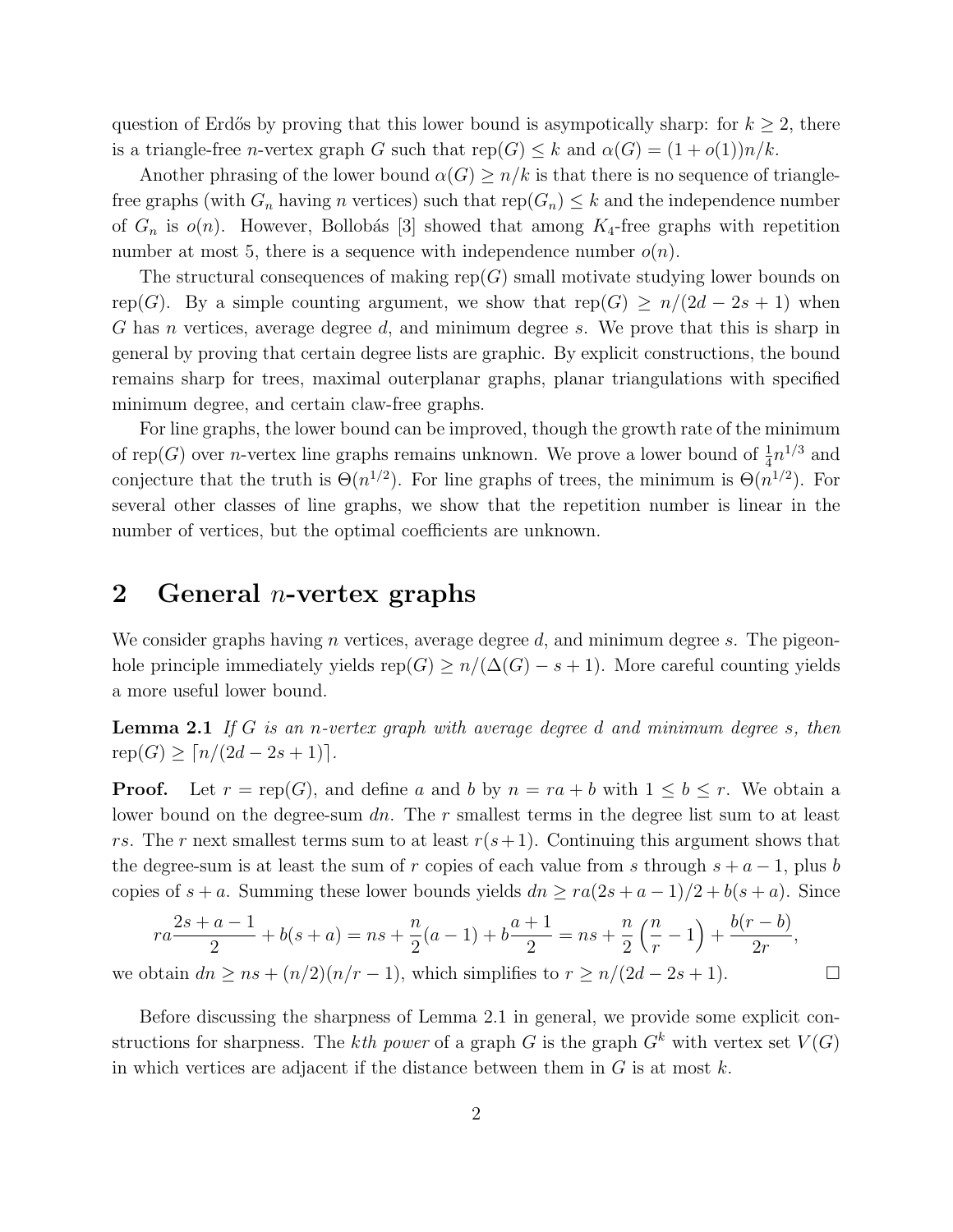**Example 2.2** Choose a positive integer k; in this construction  $d = 2k$ . Start with  $C_{kp}^k$ , which is  $2k$ -regular. Group the vertices along the underlying cycle into sets of  $k$  consecutive vertices. Identify each group with the k vertices at one end of a copy of  $P_{2k+1}^k$  to form G.

The vertex degrees in  $P_{2k+1}^k$  are  $k, \ldots, 2k-1, 2k, 2k-1, \ldots, k$  in order. The first k vertices, when identified with a set S in  $C_{kp}^k$ , each gain  $k+1$  neighbors outside S in  $V(C_{kp}^k)$ . Hence the degrees of the vertices from one copy of  $P_{2k+1}^k$  are  $2k+1,\ldots, 3k$  and  $2k, 2k-1,\ldots,k$ in the final construction. Each value from  $k$  through  $3k$  occurs once. Since this holds for each copy of  $P_{2k+1}^k$ , the degrees are uniformly distributed, with average  $2k$ , minimum k, and  $rep(G) = n/(4k - 2k + 1).$ 

If  $P_{kp}^k$  is the "host graph" instead of  $C_{kp}^k$ , then the resulting graph is chordal (in fact, a "k-tree"), and almost achieves equality in Lemma 2.1.  $\square$ 

The next construction achieves sharpness for more values of d but fewer values of  $n$ .

**Example 2.3** Let  $H_p$  be the bipartite graph with vertex set  $\{x_1, \ldots, x_p\} \cup \{y_1, \ldots, y_p\}$  such that  $x_i$  is adjacent to  $y_j$  if and only if  $i + j > p$ . Note that  $x_i$  and  $y_i$  have degree i, for  $1 \leq i \leq p$ . This graph has sometimes been called the *half-graph* with 2p vertices.

Given  $n, d, s$  with  $n, s, 2d \in \mathbb{N}$ , let  $r = n/(2d - 2s + 1)$ . If r is an even integer and  $n > 2d - s$ , then we build an n-vertex graph G with average degree d, minimum degree s, and repetition number r. It must have r vertices of each degree from s through  $2d - s$ , and hence  $n \geq 2d - s + 1$  is necessary. Note also that n is even, since r is even.

Let  $F = (r/2)H_{n/r}$ ; note that F has n vertices, with degrees 1 through  $2d - 2s + 1$ , equally distributed. We add to F an  $(s - 1)$ -regular graph J with  $V(J) = V(F)$  and  $E(J) \cap E(F) = \emptyset$ . Let  $V_{2i-1}$  and  $V_{2i}$  denote the partite sets of the *i*th component of F.

Let  $V_1, \ldots, V_r$  correspond to the vertices in a copy of  $K_r$ . Ignore  $\{V_{2i-1}V_{2i}: 1 \le i \le r/2\}$ . Each of the remaining  $r-2$  perfect matchings in a 1-factorization of  $K_r$  provides up to  $n/r$ disjoint perfect matchings on our vertex set by 1-factoring copies of  $K_{n/r,n/r}$ . This yields a regular graph on  $V(F)$  with any degree up to  $(r-2)n/r$ .

We may also need edges within each  $V_j$ . Since  $|V_j| = 2d - 2s + 1$  and 2d may be any integer,  $|V_j|$  may be odd or even. Regular graphs with vertex set  $V_j$  may have even degree (when  $2d$  is even) or unrestricted degree (when  $2d$  is odd), but in either case such graphs have degree at most  $2d - 2s$ .

By combining these two types of regular graphs, we can let J be a regular graph on  $V(F)$ with any degree up to  $n-n/r-1$ . Since  $n-n/r-1 \ge (2d-s+1)-(2d-2s+1)-1 = s-1$ , adding J can augment the degrees by the amount needed to construct a graph with the desired degree list. This proves sharpness of Lemma 2.1 in this case.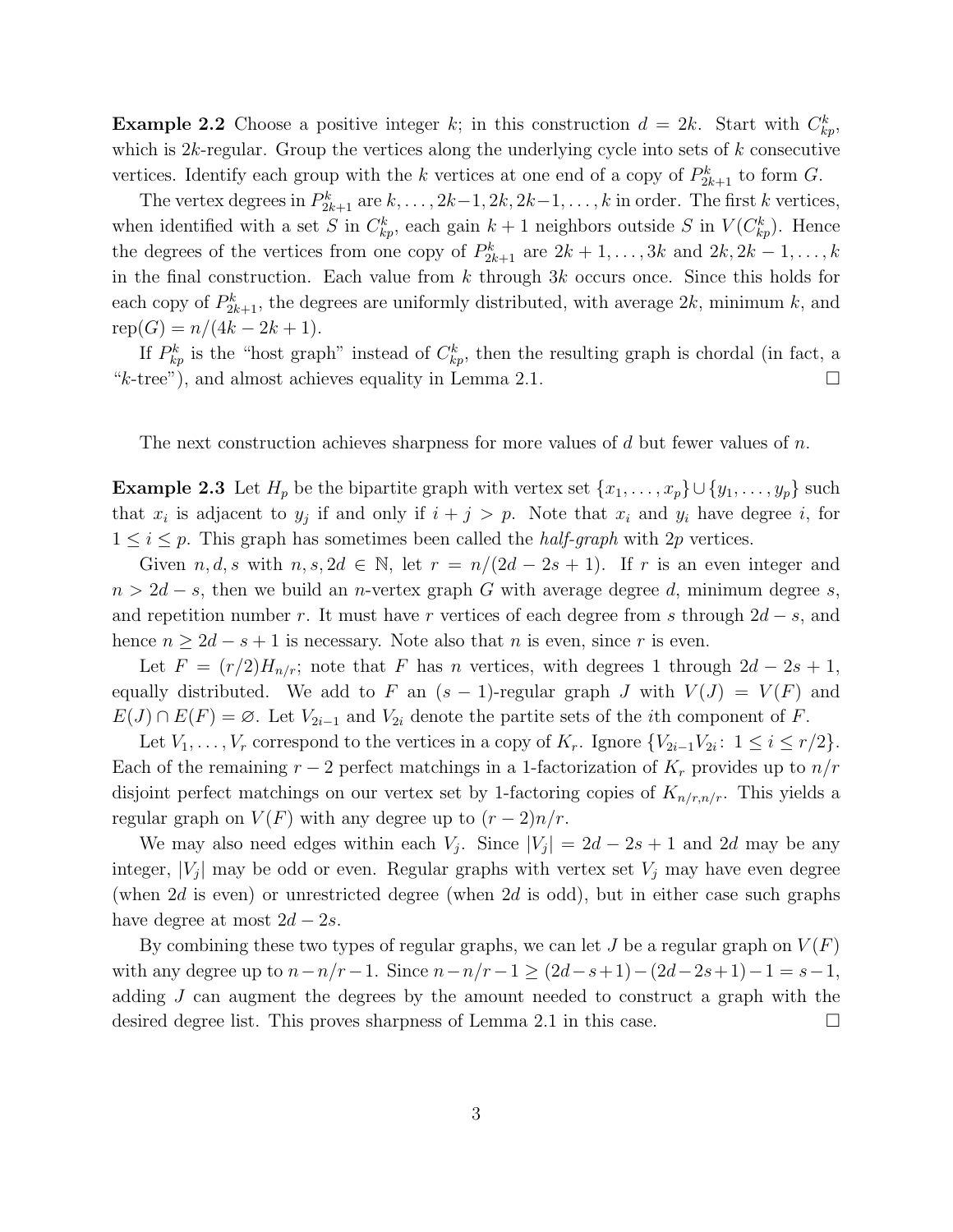Example 2.3 does not consider odd  $r$ . Other explicit constructions can be given for that case. We omit these because we prove next that sharpness examples always exist. To extend the notion of sharpness when n is not a multiple of  $2d-2s+1$ , we seek graphs whose degreesum meets the refined lower bound in the counting argument for Lemma 2.1, including the term involving b. Say that a list of  $ar + b$  integers from s to  $s + a$  is packed if it consists of r copies of each value from s to  $s + a - 1$  and b copies of  $s + a$  (here  $1 \leq b \leq r$ ).

Showing that packed lists are graphic if they satisfy the obvious necessary conditions shows that in some sense the simple counting argument of Lemma 2.1 is always sharp when all graphs are allowed. We use a standard equivalent form of the Erdős–Gallai conditions characterizing graphic lists. Let  $d_1, \ldots, d_n$  be a list of nonnegative integers, indexed in nonincreasing order. Erdős and Gallai  $[8]$  showed that d is the degree list of some graph (no loops or multiple edges) if and only if d has even sum and satisfies

$$
\sum_{i=1}^{k} d_i \le k(k-1) + \sum_{i=k+1}^{n} \min\{k, d_i\} \quad \text{for} \quad 1 \le k \le n. \tag{1}
$$

We treat d as a partition and consider the Ferrers diagram with  $d_i$  dots in row i. Adding 1 for each term on the left in  $(1)$  converts the right side to a count of the first k columns in the diagram. That is, the k<sup>th</sup> condition is equivalent to  $\sum_{i=1}^{k} (d_i + 1) \leq \sum_{i=1}^{k} d_i^*$ , where  $d^*$ is the conjugate partition, defined by  $d_i^*$  being the number of dots in the *i*th column of the Ferrers diagram of d. Furthermore, if the inequalities hold for all k such that  $d_k \geq k$ , then they hold for all k. The largest such k has been denoted  $\ell(d)$ . We use the result in this form.

#### **Theorem 2.4** A packed list is graphic if and only if the sum is even and  $ar + b > s + a$ .

**Proof.** The conditions are obviously necessary, since the degree sum must be even and the number of vertices must exceed the maximum degree. For sufficiency, we use the conjugate form of the Erdős–Gallai conditions as described above. Note that since  $b \leq r$ , the hypothesis  $ra + b > s + a$  implies that  $r > 1$  (except for the singleton list (0)). Let  $n = ra + b$ .

Observe that in a packed list, successive terms differ by at most 1. In the conjugate, they differ by r, except that the first s terms equal n. Let  $l = \ell(d)$ , and compare  $d_l$  and  $d_l^*$ . If  $d_l + 1 \leq d_l^*$ , then the behavior of  $d_k$  and  $d_k^*$  as k decreases implies that  $d_k + 1 \leq d_k^*$  continues to hold. Even after  $d_k^*$  stabilizes (at n), the inequality still holds since  $d_1 < n$ . Hence it suffices to show that  $d_l + 1 \leq d_l^*$ . This will work except in one case.

By definition  $d_l \geq l$ , but also  $l \geq d_{l+1} \geq d_l - 1$ . Hence  $d_l \in \{l, l+1\}$ . If  $d_l = l+1$ , then  $d_{l+1} = l$ , and hence  $d_l^* = l + r$ . Since  $r > 1$ , we have  $d_l + 1 \leq d_l^*$  in this case.

Always  $d_l^* \geq l$ , since otherwise  $d_l < l$ . If  $d_l = l$  and  $d_l^* > l$ , then again  $d_l + 1 \leq d_l^*$ . This leaves the case  $d_l = d_l^* = l$ , where the desired inequality fails by 1. If  $l = 1$ , then  $r = 1$ , which is impossible. If  $l > 1$ , then we combine the inequalities for  $k = l$  and  $k = l - 1$ . Since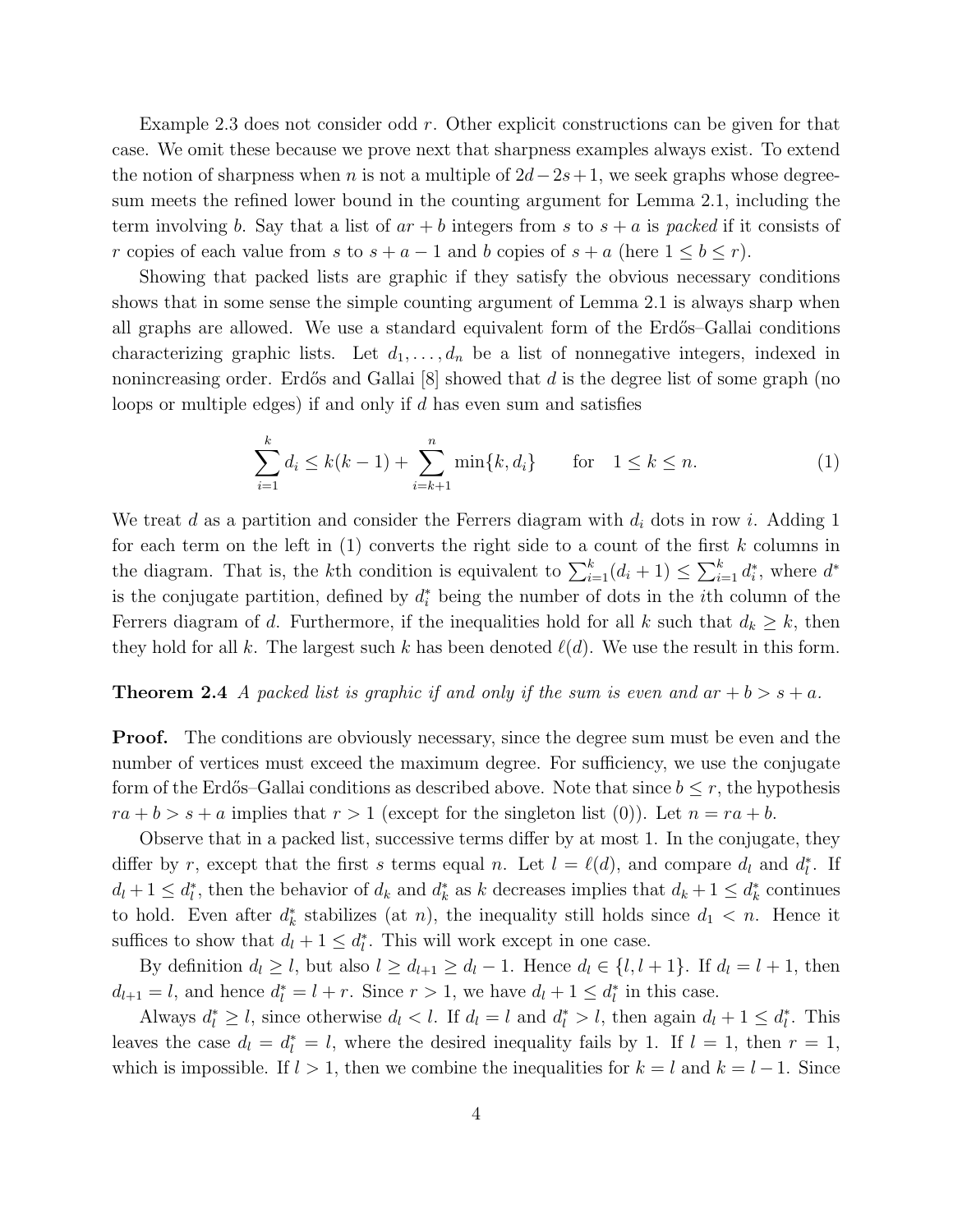$d_{l+1} < d_l$ , we have  $d_{l-1} = d_l$  since the list is packed. Now  $d_{l-1} + d_l + 2 = 2l + 2 \leq 2l + r =$  $d_l^* + d_{l-1}^*$ . Again each desired condition is a sum of inequalities that do hold.  $\Box$ 

Packed lists have no "gaps"; that is, successive terms differ by at most 1. Our study of repetition number thus led to asking which gap-free lists are graphic. In [1], the authors prove that every gap-free list with largest term  $k$ , smallest term  $s$ , even sum, and length at least  $k + \left\lceil \frac{k+s}{2s} \right\rceil$  $\frac{z+s}{2s}$  is graphic. Furthermore, this is sharp. That result is not strong enough to imply Theorem 2.4, which shows that a packed list with length at least  $k+1$  is graphic. The result of [1] is sharp even though its threshold length is larger, because its sharpness examples have multiple copies of k and s but just one copy of each intermediate term. Such lists are as far from packed as gap-free lists can get. The problem of determining the multiplicities that enable a list to be graphic is studied in [5].

We next study whether Lemma 2.1 remains sharp within restricted families of graphs. We show that it is asymptotically sharp for several natural families of sparse graphs.

Theorem 2.5 Among n-vertex graphs, the bound from Lemma 2.1 is asymptotically sharp for trees, maximal outerplanar graphs, planar triangulations, and planar triangulations with minimum degree 4 or minimum degree 5. The smallest repetition numbers in these families are asymptotic to  $n/3$ ,  $n/5$ ,  $n/7$ ,  $n/5$ ,  $n/3$ , respectively.

**Proof.** Again let d and s denote the average and minimum degrees. When  $G$  is a tree,  $d = (2n-2)/n < 2$  and  $s = 1$ . Hence rep(G) >  $n/3$ . If G is formed by growing a path of two edges from each internal vertex of  $P_{(n-2)/3}$  (when  $n \equiv 2 \mod 3$ ), then rep( $G = n/3 + (4/3)$ .

A maximal outerplanar graph G has  $2n-3$  edges and minimum degree 2. Hence  $d =$  $(4n-6)/n < 4$  and  $s = 2$ , so rep(G) >  $n/5$ . The example in Figure 1 has roughly  $n/5$ vertices of each degree from 2 through 6, with two of each degree in each vertical "strip". Each end has extra vertices of degrees 3 and 2. Hence  $rep(G) = (n-4)/5 + 2 = n/5 + (6/5)$ when  $n \equiv 4 \mod 10$ .



Figure 1: Maximal outerplanar graph with small repetition number.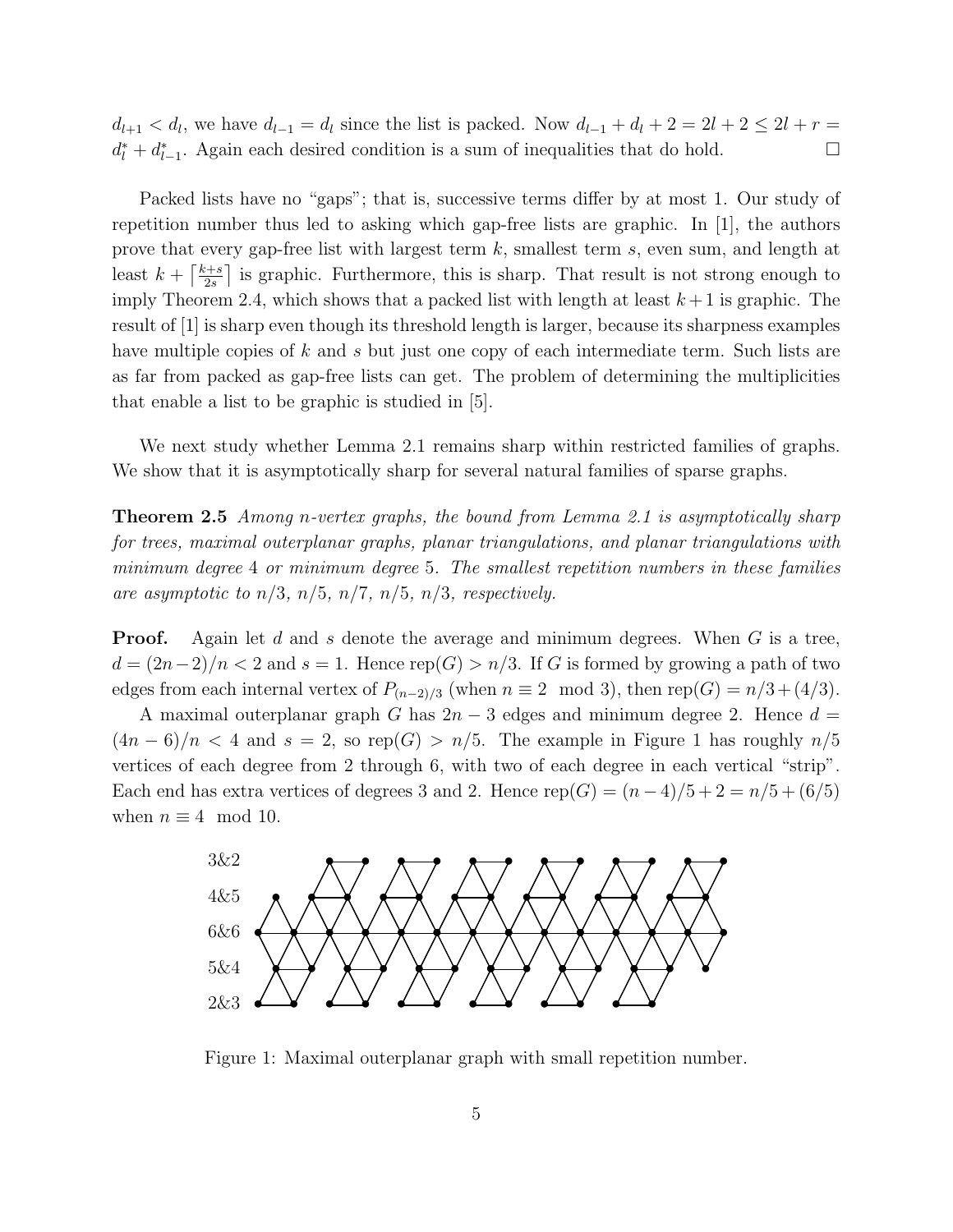A planar triangulation G has  $3n - 6$  edges and minimum degree 3. Hence  $d = (6n - 1)$  $12/n < 6$  and  $s = 3$ , so rep(G) > n/7. We seek a repeatable tile that will assemble to a triangulation with repetition number  $n/7 + O(\sqrt{n})$ . We use roughly equal numbers of vertices with degrees 3 through 9.

The vertices of the hexagonal grid have degree 3, and each lies on three hexagonal faces. We add the same triangulation inside each hexagonal face, with each vertex of the hexagon receiving two additional neighbors inside the hexagon; these vertices thus reach degree 9. Inside are two vertices with each degree from 3 through 8. Such a tile appears on the left in Figure 2, with the edges of the hexagonal grid in bold.

Since each grid vertex lies on three hexagons, the frequency of vertices with degree 9 is the same as the frequency of the other degrees when we tile the entire plane. Making the graph finite by stopping at the boundaries of hexagons reduces the degree of boundary vertices; there are  $O(\sqrt{n})$  of them. Carefully triangulating the unbounded face to distribute the degrees of its vertices fairly equally reduces the difference between maximum and minimum multiplicity below  $O(\sqrt{n})$ , but without taking that care we still have rep $(G) \leq n/7 + O(\sqrt{n})$ .



Figure 2: Tiles for planar triangulation with minimum degrees 3 and 4.

For triangulations with minimum degree 4 we take a similar approach. Since again  $d < 6$ , but now  $s = 4$ , we have rep(G)  $\geq n/5$ . This time the vertices of the hexagonal grid have degree 8, and within each tile we have two vertices of each degree from 4 through 7, as shown on the right in Figure 2. To reach degree 8, a grid vertex has two neighbors inside each tile where it is incident to a horizontal edge and only one neighbor inside the third tile. The analysis of the boundary is as above, and  $rep(G) \leq n/5 + O(\sqrt{n}).$ 

For triangulations with minimum degree 5, the computation with  $d < 6$  and  $s = 5$  yields rep(G)  $\geq n/3$ . Our construction looks somewhat different from those above. Again we use the hexagonal grid, but there are no added vertices. Group the vertices of the grid in "rows"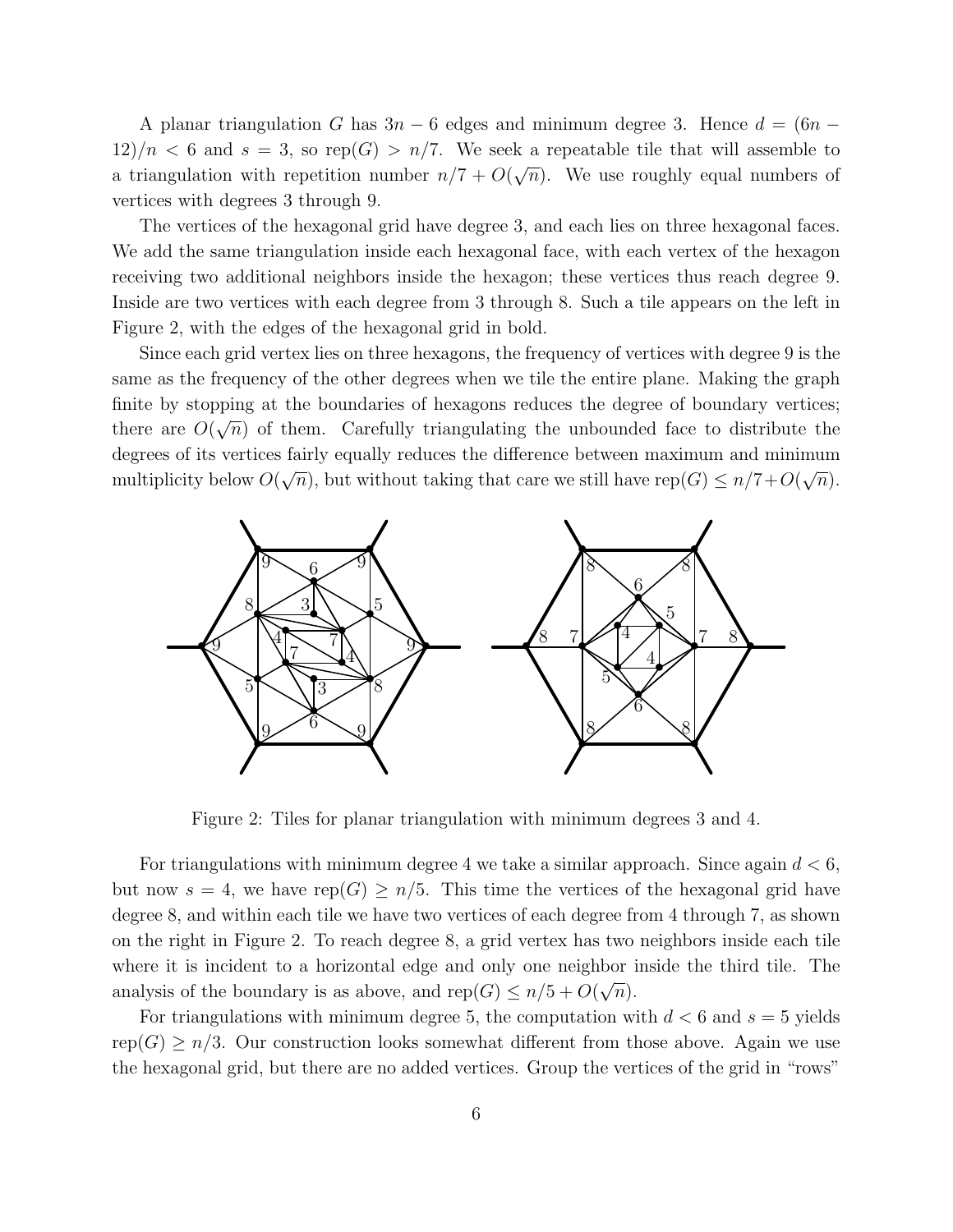

Figure 3: Planar triangulation with minimum degree 5 and low repetition.

as suggested in Figure 3. In each set of six consecutive rows, two rows have all vertices of degree 6, and the other four alternate vertices of degrees 5 and 7.

This is achieved by inserting a path of three edges to triangulate each hexagonal tile, contributing to the degrees of the vertices in the two central rows of vertices in the strip of hexagons. When the central edges of the paths in the strip are parallel, each vertex receives two incident edges from one side and one from the other and reaches degree 6. When the central edges alternate positive and negative slope, half of the vertices receive two incident edges and half receive four, thus creating vertices of degrees 5 and 7. We make the central edges parallel in a third of the strips and alternating in the others. The comments on the boundary are as before.

The graphs in the constructions of Theorem 2.5 have many induced claws. The constructions of the next theorem avoid these.

**Theorem 2.6** For  $n, r \in \mathbb{N}$  with  $2 \le r \le n$ , there is a claw-free graph with n vertices and repetition number r.

**Proof.** Let  $H'_p$  be the graph obtained from the half-graph  $H_p$  by completing each partite set into a clique. Call  $H'_p$  the *augmented half-graph*. The vertex degrees in  $H'_p$  are p through  $2p-1$ , each with multiplicity 2. Since  $V(H_p')$  is the union of two cliques,  $H_p'$  is claw-free.

We construct an *n*-vertex claw-free graph  $G_{n,r}$  with rep $(G_{n,r}) = r$ . Let "+" denote disjoint union of graphs. If  $n - r$  is odd, then we let  $G_{n,r} = G_{n-1,r} + K_1$ , which suffices since our construction when  $n - r$  is even has no isolated vertices. Hence we may assume that  $n-r$  is even and let  $p = (n-r)/2$ . Since  $\text{rep}(H_p') = 2$ , we may assume that  $3 \le r \le n$ .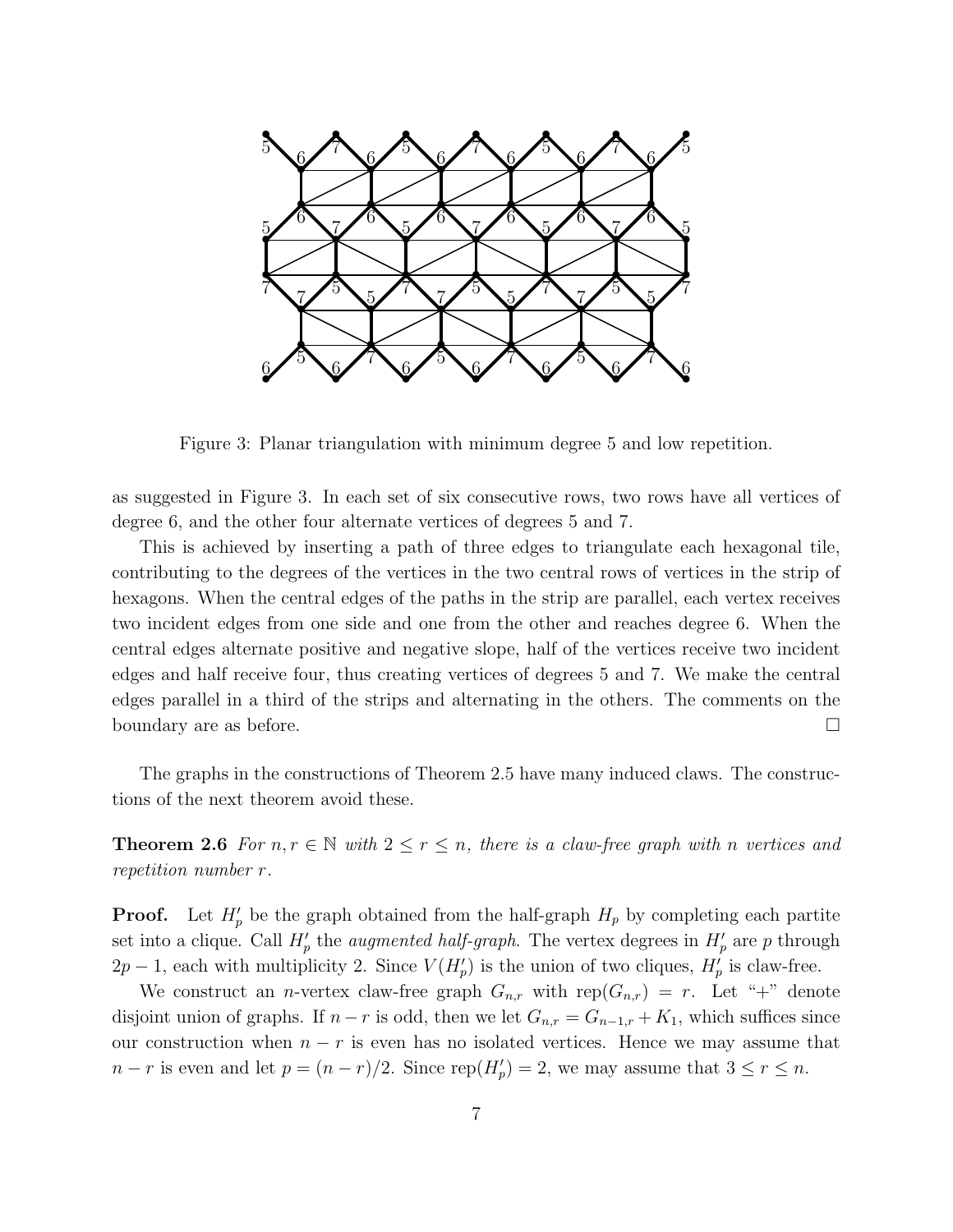Note that complete graphs are claw-free. Also the graph  $K'_{r}$  formed by deleting one edge from  $K_r$  is claw-free. If  $p \le r-1 \le 2p-1$ , then let  $G = K'_r + H'_p$ ; otherwise, let  $G = K_r + H'_p$ . Since  $K_r$ ,  $K'_r$ , and  $H'_p$  are all claw-free, also G is claw-free. If  $G = K_r + H'_p$ , then  $H'_p$  has no vertex of degree  $r-1$ , and rep( $G$ ) = r.

If  $G = K'_{r} + H'_{p}$ , then two vertices of  $H'_{p}$  have degree  $r - 1$ , and changing from  $K_{r}$  to  $K'_{r}$ leaves r vertices of degree  $r - 1$ . Also G has four vertices of degree  $r - 2$  if  $r - 1 > p$  (if  $r-1=p$ , then degree  $r-1$  enters with multiplicity 2).

Multiplicity 4 for  $r - 2$  causes no problem unless  $r = 3$ . This case requires  $(n - 3)/2 =$  $p \le r - 1 = 2$ , or  $n \le 7$ . Since  $n - r$  is even, it suffices to present claw-free graphs for  $n = 5$ and  $n = 7$  with repetition number 3; these are  $K'_5$  and  $K'_5 + K_2$ .

When r is even, the graph  $(r/2)H_p'$  is an instance of the construction in Example 2.3. It has rp vertices, and indeed  $r = n/(2d - 2s + 1) = rp/(3p - 1 - 2p + 1)$ . Hence this class of claw-free graphs also achieves equality in the bound from Lemma 2.1.

### 3 General *m*-vertex line graphs

Although  $H'_p$  is claw-free, it is not a line graph when  $p \geq 3$ . It is easy to show that the subgraph induced by  $\{x_1, y_1, x_2, y_2, x_p, y_p\}$  is not an induced subgraph of any line graph; in fact, it is a forbidden induced subgraph in the characterization of line graphs by Beineke [2] (different for  $p = 3$  and  $p > 3$ ).

For line graphs, the lower bounds on the repetition number can be strengthened. We seek lower bounds that apply to all m-vertex line graphs (we use  $m$  to distinguish between the numbers of vertices and edges in the graph whose line graph we study). Although general graphs with  $m$  vertices may have repetition number as small as 2, and this also holds for the claw-free augmented half-graph, for line graphs the lower bound will grow with  $m$ .

When  $2d - 2s + 1$  is small, the lower bound from Lemma 2.1 is large and can be sharp on line graphs; we present easy examples. For an edge  $xy$  in a graph  $G$ , the degree of vertex xy in  $L(G)$  is  $d_G(x) + d_G(y) - 2$ ; we call it the *edge-degree* of xy in G.

Example 3.1 In Figure 4 we show portions of two "periodic" unicyclic graphs. In the first, the length of the cycle is a multiple of 4. At every fourth vertex, add two pendant edges. The edge-degrees are 2, 3, 4 with equal multiplicity.

In the second graph, the length of the cycle is a multiple of 3. The graphs attached at the vertices rotate among  $P_2$ ,  $P_3$ ,  $P_5$ , where the copies of  $P_2$  and  $P_3$  have an endpoint merged with the vertex on the cycle, but the copies of  $P_5$  have a neighbor of an endpoint merged. The edge-degrees are 1, 2, 3, 4, 5 with equal multiplicity.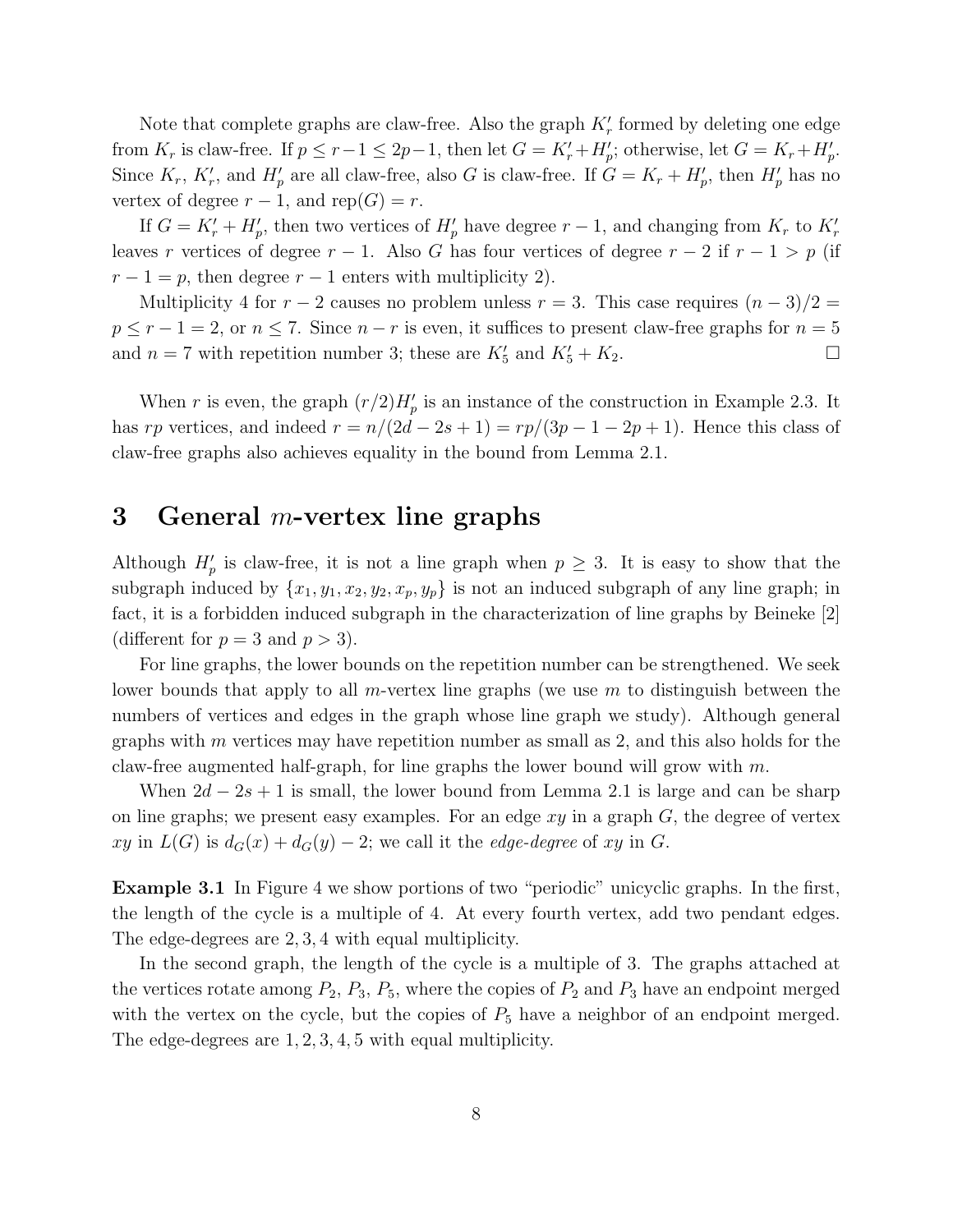

Figure 4: Unicyclic graphs with equal edge-degree multiplicities

Since the edge-degrees are equally distributed over an interval, in the line graphs of these graphs the repetition number equals the lower bound from Lemma 2.1.  $\Box$ 

Finding connected graphs with equally distributed edge-degrees (to match the bound from Lemma 2.1) is difficult, but it is easy without the connectedness requirement, and connected examples come close.

**Proposition 3.2** For each pair  $(s, d)$  with  $s, 2d \in \mathbb{N}$  and  $s \leq d$ , there exist arbitrarily large graphs whose edge-degrees are equally distributed over  $\{s, \ldots, 2d - s\}$ . Also there are connected graphs that in addition to this "uniform" distribution have a small number of edges with larger edge-degrees.

**Proof.** We use components whose line graphs are regular, such as stars. Let M be a multiple of each element of  $\{s+1,\ldots,2d-s+1\}$ . For  $s+1 \leq j \leq 2d-s+1$ , take  $M/j$ components isomorphic to  $K_{1,j}$ . The resulting graph has M edges with each edge-degree in  $\{s,\ldots,2d-s\}.$ 

To form a connected graph, use the disconnected construction for  $(s - 1, d - 1/2)$  and adding one vertex  $v$  adjacent to the centers of the stars. Now the edges of the original stars have the desired edge-degrees and the edges incident to v have much larger edge-degrees. There are not so many such edges, and their edge-degrees have small multiplicity.

Whether connected or not, the repetition number in these constructions is linear in  $m$ , since s and d are fixed. Next we study how small it can be in terms of m. Let  $N_G(v)$  denote the set of neighbors of vertex  $v$  in  $G$ .

**Theorem 3.3** If G is a graph with m edges, then  $\text{rep}(L(G)) \geq \frac{1}{4}m^{1/3}$ .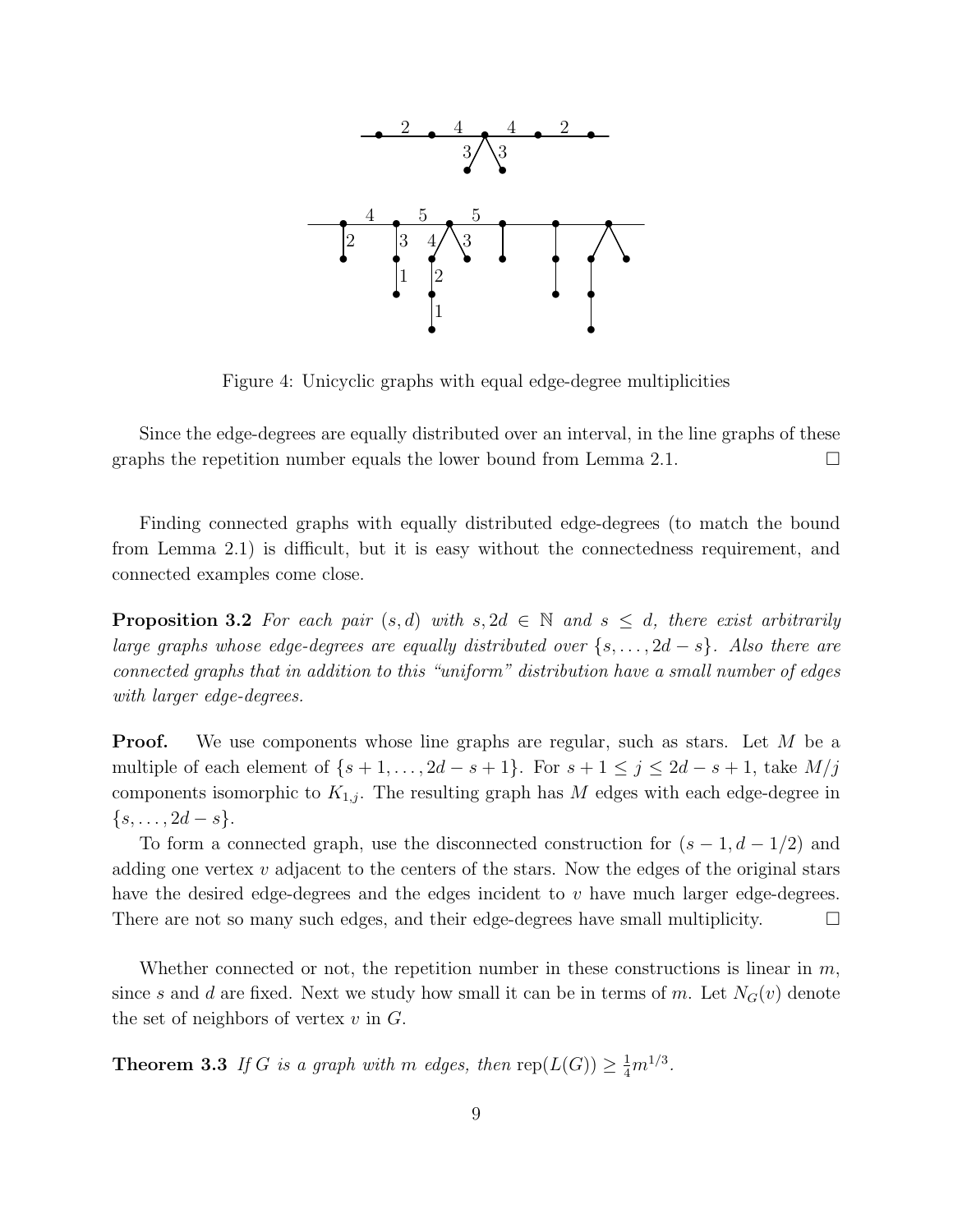**Proof.** Let D be the maximum vertex degree in  $G$ , so that all edge-degrees are at most  $2(D-1)$ . Since at most  $2D-1$  distinct edge-degrees are available, rep( $L(G) \geq m/(2D-1)$ . Let  $a = m/D$ . We consider two cases.

*Case 1:*  $a \ge m^{1/3}$ . Since  $m = aD$ , we have  $\text{rep}(L(G)) \ge \frac{m}{2D-1} > \frac{a}{2} \ge \frac{1}{2}m^{1/3}$ .

Case 2:  $a \leq m^{1/3}$ . Since  $m = aD$ , we have  $D = m/a \geq m^{2/3} \geq a^2$ , so  $a \leq D^{1/2}$ . Let v be a vertex of degree D in G. With  $b_1, ..., b_D$  being the degrees of the vertices in  $N_G(v)$ ,

$$
\sum_{i} b_{i} < 2|E(G)| = 2m = 2aD \le 2D^{3/2} \tag{2}
$$

On the other hand, suppose that among  $N_G(v)$ , no degree appears more than r times, where  $r = \frac{1}{4}D^{1/2}$ . Since  $|N_G(v)| = D$ , we obtain the smallest sum of these degrees when the list of them is packed. From the computation in Lemma 2.1, with  $s = 1$ , we obtain  $\sum b_i \ge D \cdot 1 + (D/2)(D/r - 1)$ . Thus  $\sum b_i \ge D^2/(2r) = 2D^{3/2}$ , which contradicts (2).

We conclude that some degree appears more than r times among  $N_G(v)$ . Since the edges from v to  $N_G(v)$  have a fixed endpoint, any degree that occurs more than r times in  $N_G(v)$ occurs more than r times as a degree in  $L(G)$ . Hence  $rep(L(G)) > r = \frac{1}{4}D^{1/2}$ . Since in Case 2 we have  $D \geq m^{2/3}$ , we conclude that  $rep(L(G)) > \frac{1}{4}m^{1/3}$ . В последните последните и производите на селото на селото на селото на селото на селото на селото на селото<br>В селото на селото на селото на селото на селото на селото на селото на селото на селото на селото на селото н

**Proposition 3.4** For infinitely many m, there is a graph G with m edges and rep( $L(G)$ )  $\leq$  $\sqrt{4m/3}$ .

**Proof.** As in Proposition 3.2, we use a disjoint union of stars. Fix an integer r. For  $1 \leq i \leq r$ , include  $|r/i|$  components that are stars with i edges, totalling m edges. At most r edges have edge-degree  $i-1$ , for  $1 \leq i \leq r$ , so  $rep(L(G)) \leq r$ .

There are at most r edges in stars with i edges, so  $m \leq r^2$ ; we need a lower bound. For  $r \geq i > r/2$ , we lose  $r - i$  edges from the count of r in stars of size i. For  $r/2 \geq i > r/3$ , we lose  $r - 2i$  edges. For  $r/3 \geq i > r/4$ , we lose  $r - 3i$ . Summing the deficiencies yields  $m \geq r^2 - r^2 \sum_{j=1}^r \left[2j(j+1)^2\right]^{-1}$ . After approximating the sum with an integral,  $m \geq (3/4)r^2$ . Thus  $rep(G) \leq \sqrt{ }$  $\frac{4m}{3}$ .

The number of centers of the stars in Proposition 3.4 is on the order of  $r \ln r$ . Hence adding a single vertex adjacent to the centers yields a connected example (in fact a tree) without disturbing the asymptotic computation.

**Conjecture 3.5** The minimum of  $rep(L(G))$  over m-edge graphs is  $\Theta(m^{1/2})$ .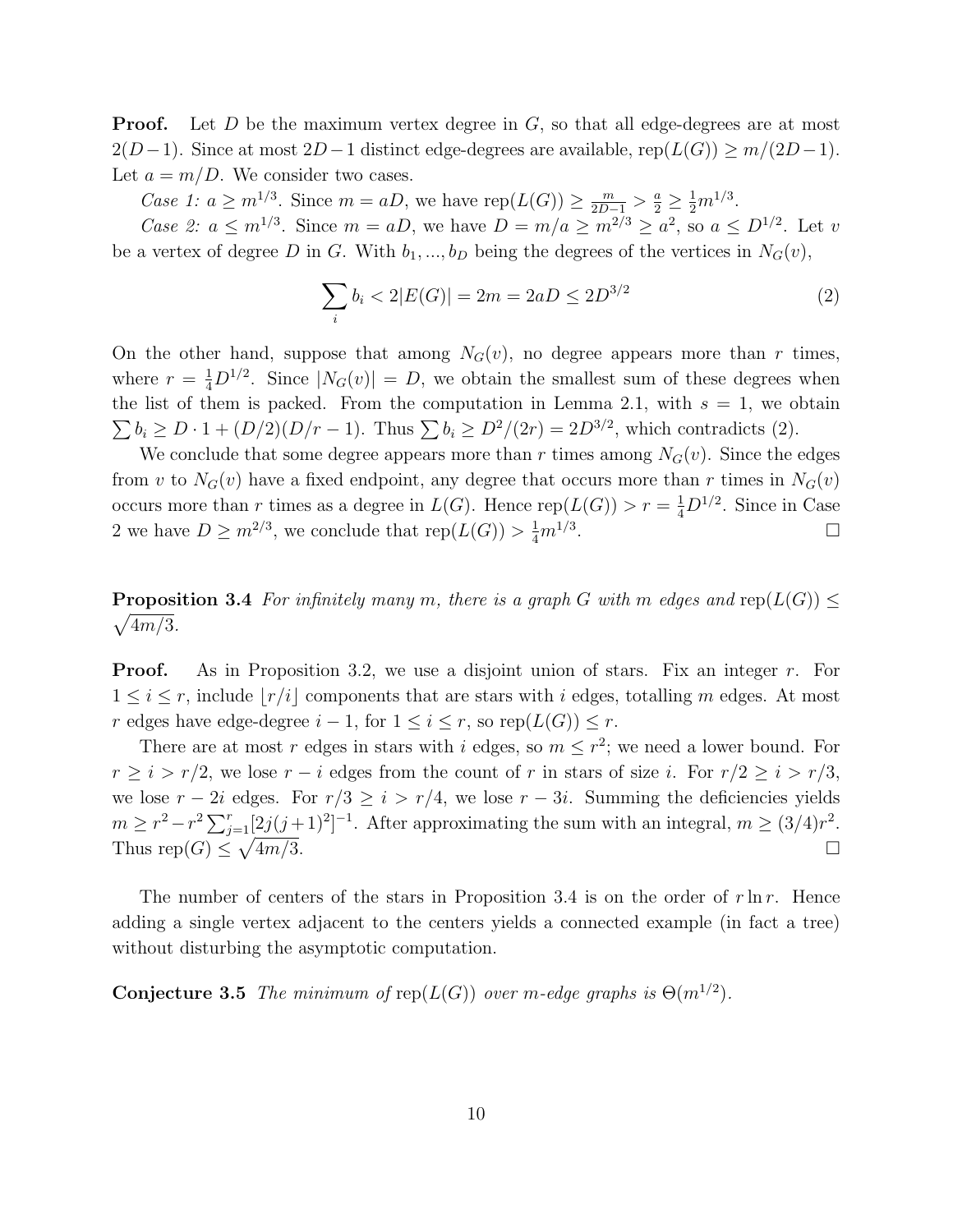### 4 Line graphs of sparse graphs

For various families of sparse graphs with  $m$  edges, such as trees, maximal outerplanar graphs, and triangulations, we can improve the lower bounds on the repetition number of the line graphs in terms of  $m$ . We begin with a general argument.

**Theorem 4.1** Let G be a graph with average degree d, minimum degree s, and m edges. If  $d \geq s \geq 1$ , then  $\text{rep}(L(G)) \geq \alpha \sqrt{m} - 1$ , where  $\alpha = s/\sqrt{cd(cd-s)}$  with  $c = 2d - 2s + 1$ .

**Proof.** Since G has average degree d, we have  $m = dn/2$ , where  $n = |V(G)|$ . Recall that rep(G)  $\geq n/c$ , from Lemma 2.1. Let A be a set of rep(G) vertices in G having the same degree; this degree is at least s.

Let X be the set of edges having both endpoints in A. Let Y be the set of edges having one endpoint in A. With  $|A| \ge n/c$ , we have  $|Y| \ge s|A| - 2|X| \ge ns/c - 2|X|$ .

All members of X have the same edge-degree, so the proof is complete if  $|X| \ge \alpha \sqrt{m}$ . Hence we may assume that  $|X| < \alpha \sqrt{m}$ , so  $|Y| \ge s|A| - 2|X| > ns/c - 2\alpha \sqrt{m}$ .

If there are more than  $k$  distinct degrees among the vertices outside  $A$  having neighbors in A, then these degrees sum to more than  $k^2/2$ , and yet the sum is at most  $dn - s|A|$ . Thus  $k \leq \sqrt{2dn - 2sn/c}$ . Now the edges of Y have the same degree at their endpoint in A and at most  $\sqrt{2dn - 2sn/c}$  distinct degrees at the other endpoint. This yields rep( $L(G)$ ) ≥  $|Y|/\sqrt{2dn-2sn/c}$ .

If  $\text{rep}(L(G)) \le \alpha \sqrt{m}$ , then we now have

$$
\alpha\sqrt{m} \ge \frac{ns/c - 2\alpha\sqrt{m}}{\sqrt{2dn - 2sn/c}}.
$$

Rearranging and using  $m = nd/2$  yields  $\alpha \ge s / (\sqrt{cd(cd-s)} + cd/\sqrt{m})$ .

The effect of the lower-order term in the denominator is quite small. Using  $s/(a + b)$  $(s/a)(1-b/a)$  with  $b = cd/\sqrt{m}$  and  $a = \sqrt{cd(cd-s)}$ , we obtain  $\alpha\sqrt{m} > \frac{s\sqrt{m}}{cd(cd-s)} - \frac{s}{cd}$  $rac{s}{cd-s}$ . The amount subtracted is less than 1. Thus if  $\alpha$  is set to  $s/\sqrt{cd(cd-s)}$ , then we obtain  $rep(L(G)) \geq \alpha \sqrt{ }$  $\overline{m} - 1.$ 

For several families of sparse graphs with a linear number of edges, Theorem 4.1 gives lower bounds that are multiples of  $n^{1/2}$  instead of the previous  $n^{1/3}$ . With Proposition 3.4, we conclude that for line graphs of trees with  $m$  edges, the asymptotic growth rate of the smallest repetition number is  $\Theta(m^{1/2})$ .

Corollary 4.2 For a tree or a maximal planar graph with m edges, the repetition number of the line graph is at least  $\sqrt{m/30}$  or at least  $\sqrt{m/182}$ , respectively.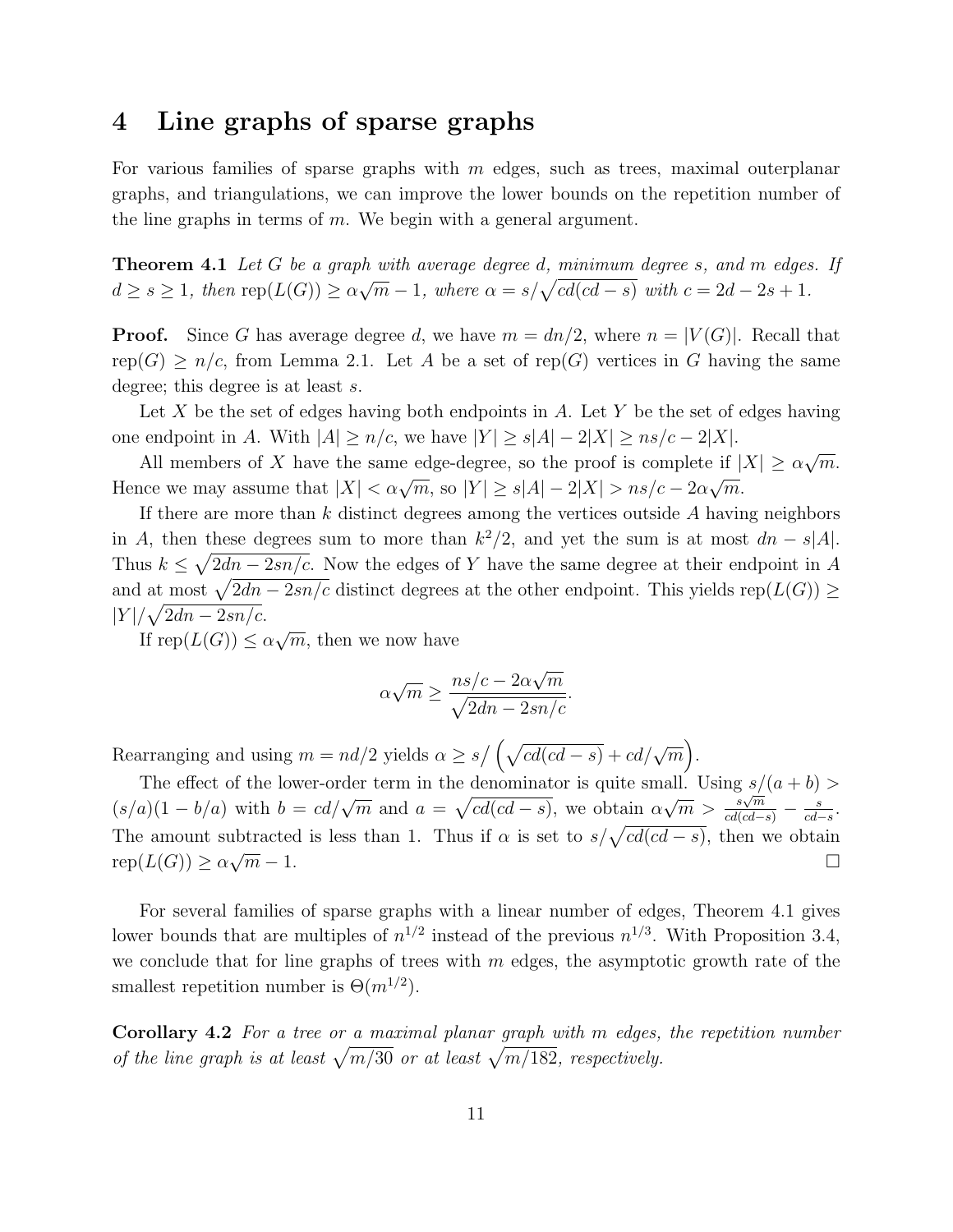**Proof.** Let n be the number of vertices in the graph G. In the notation of Theorem 4.1, in each case we compute the lower bound  $s\sqrt{m}/[cd(cd - s)] - 1$ .

For a tree,  $s = 1$ ,  $d = 2 - 2/n$ , and  $c = 3 - 4/n$  yield  $rep(L(G)) \ge \sqrt{m/30}$ .

For a maximal planar graph,  $s = 3$ ,  $d = 6 - 12/n$ , and  $c = 7 - 12/n$  yield rep( $L(G)$ ) ≥  $\sqrt{m/182}$ .  $m/182.$ 

The computation of Corollary 4.2 also yields  $rep(L(G)) \geq \sqrt{m/90}$  for a maximal outerplanar graph, but Corollary 4.5 will greatly improve that. The improvements in Corollary 4.5 for trees and maximal planar graphs are valid only for subclasses of those families.

Our final general result employs a technique of looking only at some of the edges. The approach fits into the general theme of finding "light" edges in planar graphs. The weight  $w(xy)$  of an edge xy in a graph G is  $d_G(x) + d_G(y)$ . Since shifting the values in a list by 2 does not change the multiplicities, instead of studying the edge-degrees we may equivalently study the maximum multiplicity of the weights of edges of  $G$ . An edge is *light* in  $G$  if its weight is bounded by a specified constant. If the sum of the weights of the light edges is large, then there must be large multiplicity of some weight.

The theory of light edges in planar graphs has many applications, particularly in coloring problems. Recent surveys of this topic can be found in [6] and [9].

**Theorem 4.3** Let  $Q$  be a set of  $q$  edges with weight at least  $s$  in a graph  $G$ . If the total weight of edges in Q is at most cq, then  $\text{rep}(L(G)) \ge \max_{k>s} \frac{2(k-c)}{(k-s)(k-s+1)}q$ .

**Proof.** Let  $X_i$  be the number of edges of weight i in Q. For any k with  $k > s$ ,

$$
cq \ge \sum_{i\ge s} iX_i \ge \sum_{i=s}^{k-1} iX_i + k\sum_{i\ge k} X_i = \sum_{i=s}^{k-1} iX_i + k\left(q - \sum_{i=s}^{k-1} X_i\right) = kq + \sum_{i=s}^{k-1} (i-k)X_i.
$$

Letting  $r = \text{rep}(L(G))$ , each  $X_i$  is at most r. With the previous computation, we obtain

$$
(k-c)q \le \sum_{i=s}^{k-1} (k-i)X_i \le r \sum_{i=s}^{k-1} (k-i),
$$
  
ields  $r \ge \frac{2(k-c)}{(k-s)(k-s+1)}q$ .

which y

We apply Theorem 4.3 with Q being the edge set of an appropriate subgraph of G. We obtain a bound in terms of the order, minimum degree, and maximum degree of that subgraph, and we are particularly interested when it is a spanning regular subgraph.

**Corollary 4.4** Let G be an n-vertex graph with average degree d and minimum degree  $z$ . Let H be a p-vertex subgraph with minimum degree a and maximum degree b. If every edge of H has weight at least s in G, then  $\text{rep}(L(G)) \ge \max_{k>s} \frac{kap-2(bdn-(n-p)z)}{(k-s)(k-s+1)}$ . If  $a = b$  and  $p = n$ , then rep $(L(G)) \ge \max_{k>s} \frac{bn(k-2d)}{(k-s)(k-s+1)}$ .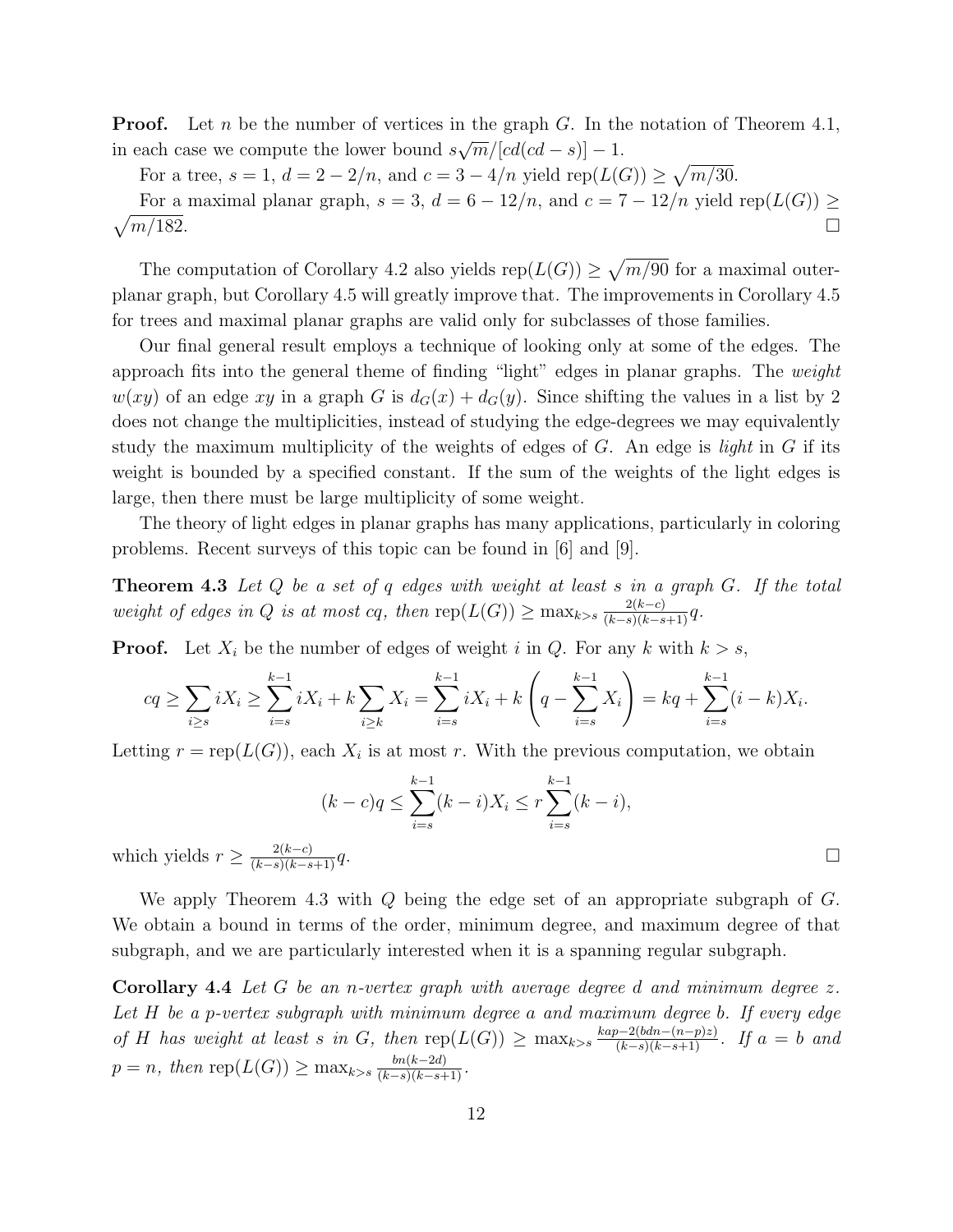**Proof.** Using the notation of Theorem 4.3, let  $Q = E(H)$ . We have  $q = |Q| \geq pa/2$ . Define c by letting the total weight of the edges in  $Q$  be  $cq$ .

When we sum the edge weights in  $H$ , each vertex contributes its degree (in  $G$ ) at most b times. Hence  $cq \le b \sum_{v \in V(H)} d_G(v)$ . We weaken this inequality by adding the nonnegative quantity  $bd_G(v) - z$  for each vertex v outside H. Hence  $cq \le b\sum_{v \in V(G)} d_G(v) - (n-p)z =$  $bdn-(n-p)z$ . With  $q \geq pa/2$ , we obtain  $2kq-2cq \geq kap-2(bdn-(n-p)z)$ . Theorem 4.3 now yields the first claim here. When  $a = b$  and  $p = n$ , the lower bound simplifies as in the second claim.  $\Box$ 

**Corollary 4.5** Let G be a graph with m edges. If G is a tree with perfect matching, a maximal outerplanar graph, or a triangulation with a 2-factor, then  $rep(L(G))$  is at least  $m/6$ ,  $m/14$ , or  $m/33$ , respectively. The lower bound improves to  $m/27$  or  $m/15$  for triangulations having a 2-factor and minimum degree 4 or 5, respectively.

**Proof.** Let  $n = |V(G)|$ . In each case, we apply Corollary 4.4 with H and k chosen appropriately. In each case H is a regular spanning subgraph, so  $a = b$  and  $p = n$ , and the simple formula  $\frac{bn(k-2d)}{(k-s)(k-s+1)}$  applies.

Let H be a 1-factor in a tree G. Here  $(b, d, s) = (1, 2 - 2/n, 3)$ . Choosing  $k = 6$ , we have rep $(L(G)) > \frac{1 \cdot n(6-4)}{3 \cdot 4} = \frac{n}{6} > \frac{m}{6}$  $\frac{m}{6}$ .

Let H be the spanning cycle in a maximal outerplanar graph G. Here  $(b, d, s) = (2, 4 -$ 6/n, 5). With  $k = 12$ , we have  $\text{rep}(L(G)) > \frac{2n(12-8)}{7\cdot 8} = \frac{n}{7} > \frac{m}{14}$ .

Let H be a 2-factor in a maximal planar graph G. We have rep(G) = m if  $n \leq 4$ . If  $n \geq 5$ , then G is 3-connected and cannot have adjacent vertices of degree 3 (their common neighbors would form a separating 2-set). This yields  $s \geq 7$  and  $(b, d, s) = (2, 6-12/n, 7)$ . With  $k = 18$ , we have  $\text{rep}(L(G)) > \frac{2n(18-12)}{11\cdot 12} = \frac{n}{11} > \frac{m}{33}$ . If G is restricted to minimum degree 4, then  $s \ge 8$ , and choosing  $k = 16$  yields rep $(L(G)) > \frac{2n(16-12)}{8\cdot 9} = \frac{n}{9} > \frac{m}{27}$ . If G is restricted to minimum degree 5, then  $s \ge 10$ , and choosing  $k = 14$  yields rep $(L(G)) > \frac{2n(14-12)}{4\cdot 5} = \frac{n}{5} > \frac{m}{15}$ .

For trees with 1-factors, this bound is fairly good.

**Example 4.6** Let T be the tree obtained from  $P_7$  by adding one pendant edge at each of the three most central vertices. Take many disjoint copies of  $T$ , plus one edge  $xy$  disjoint from them. Make x adjacent to one 3-valent vertex other than the center in each copy of  $T$ . Since T has a perfect matching, the full tree G also has a perfect matching.

In each set of 10 edges (a copy of T plus the edge to x), the edge weights are two each of 3, 4, 5, 6, plus one 7 and one  $5 + (m-1)/10$ . Also xy has weight  $(m-1)/10 + 2$ . Hence  $rep(G) = (m-1)/5$ , close to the lower bound from Corollary 4.5.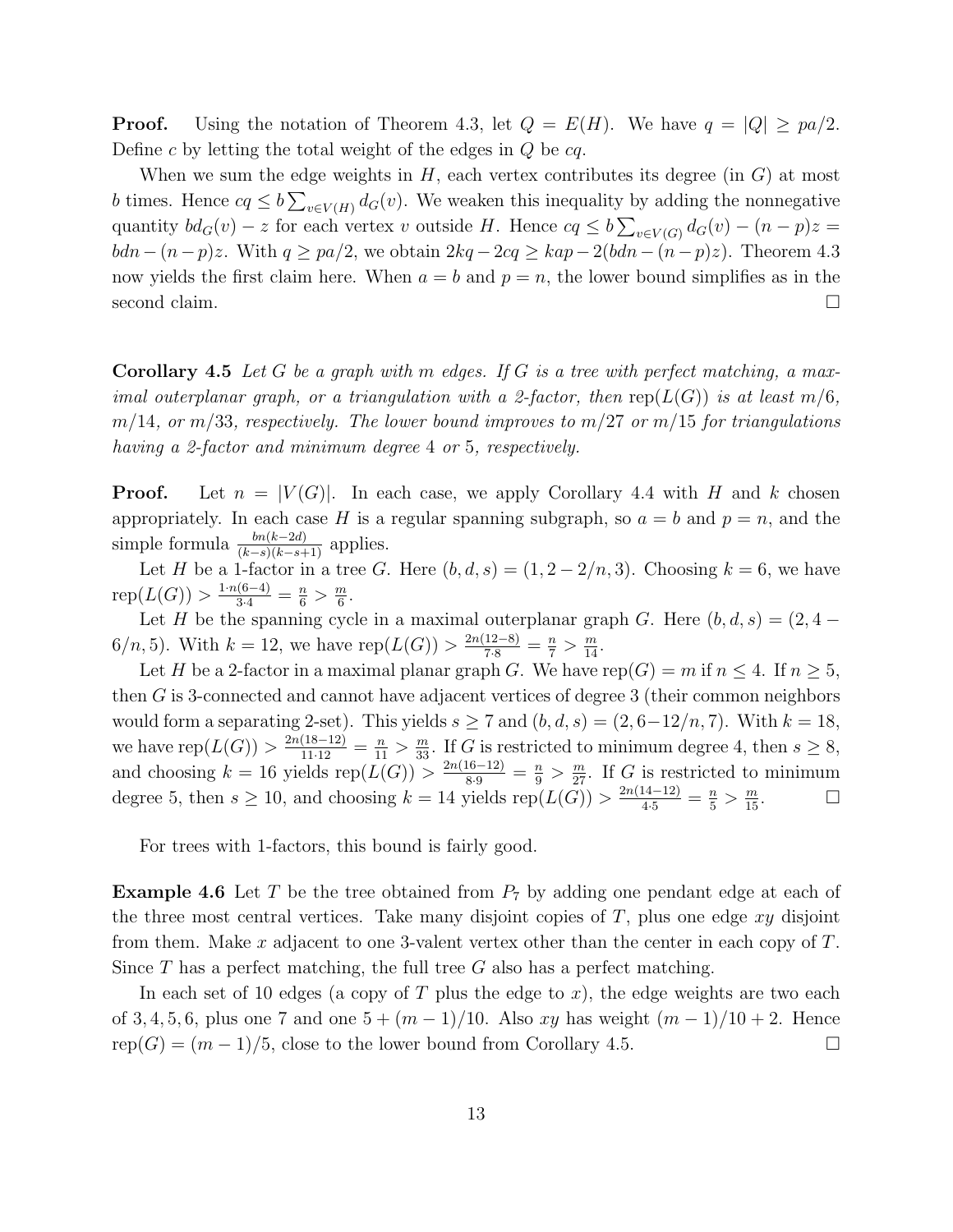**Question 4.7** What is the infimum of  $\frac{\text{rep}(L(G))}{|E(G)|}$  for the classes of trees with perfect matchings, maximal outerplanar graphs, and triangulations with 2-factors? Our constructions are at most twice the lower bounds (better for trees).

Every triangulation is 3-connected. Whitney [11] proved that 4-connected triangulations are Hamiltonian, so Corollary 4.5 applies to them. For triangulations that are not 4-connected, we obtain a weaker bound using another result about planar graphs. A 2, 3 factor in a graph is a spanning subgraph in which every vertex has degree 2 or 3. Enomoto, Iida, and Ota [7] proved that every 3-connected planar graph with minimum degree at least 4 has a connected 2, 3-factor.

**Corollary 4.8** Let G be a triangulation with m edges. If G has minimum degree at least  $\chi$ , then rep( $L(G)$ )  $\geq m/68$ . If G has minimum degree at least 5, then rep( $L(G)$ )  $\geq m/51$ .

**Proof.** Let  $n = |V(G)|$ , so  $m = 3n - 6$ . Let H be a 2, 3-factor in G. In the main statement of Corollary 4.4, set  $(a, b, p, d, s) = (2, 3, n, 6 - 12/n, 8)$ , where  $s \geq 8$  because G has minimum degree 4. Using  $k = 24$ , we find  $\text{rep}(L(G)) \ge \frac{24 \cdot 2n - 2(3 \cdot 6n)}{16 \cdot 17} = \frac{3n}{68} > \frac{m}{68}$ . When G has minimum degree 5, set  $s = 10$ . Now  $k = 26$  yields  $\text{rep}(L(G)) \ge \frac{26 \cdot 2n - 2(3 \cdot 6n)}{16 \cdot 17} = \frac{n}{17} > \frac{m}{51}$ .

Our last result uses another classical structural result in graph theory. Sumner [10] proved that every claw-free graph of even order has a 1-factor.

Corollary 4.9 Let G be a claw-free graph with n vertices, m edges, average degree d, and minimum degree z. If n is even, then  $\text{rep}(L(G)) \ge \max_{k>2z} \frac{2k/d-4}{(k-2z)(k-2z+1)}m$ . If n is odd, then  $rep(L(G)) \ge \max_{k>2z} \frac{2k/d-4-(k-2z)/m}{(k-2z)(k-2z+1)}m.$ 

**Proof.** If G has even order, then by Sumner's result G has a 1-factor  $H$ . If G has odd order, then let H be a 1-factor in a graph obtained by deleting one vertex from  $G$ . In Corollary 4.4, we set  $a = b = 1$  and  $s = 2z$ .

If *n* is even, then  $p = n$  and  $\text{rep}(L(G)) \ge \max_k \frac{kn-2dn}{(k-2z)(k-2z+1)} = \max_k \frac{2k/(d-4)}{(k-2z)(k-2z+1)}m$ . If n is odd, then  $p = n - 1$  and  $\text{rep}(L(G)) \ge \max_k \frac{k(n-1)-2(dn-z)}{(k-2z)(k-2z+1)} = \max_k \frac{2k/d-4-(k-2z)/m}{(k-2z)(k-2z+1)}m$ . In each case the maximization is over  $k > 2z$ .

## References

[1] M. Barrus, S. G. Hartke, K. F. Jao, and D. B. West, Length thresholds for graphic lists with fixed maximum and minimum entries.